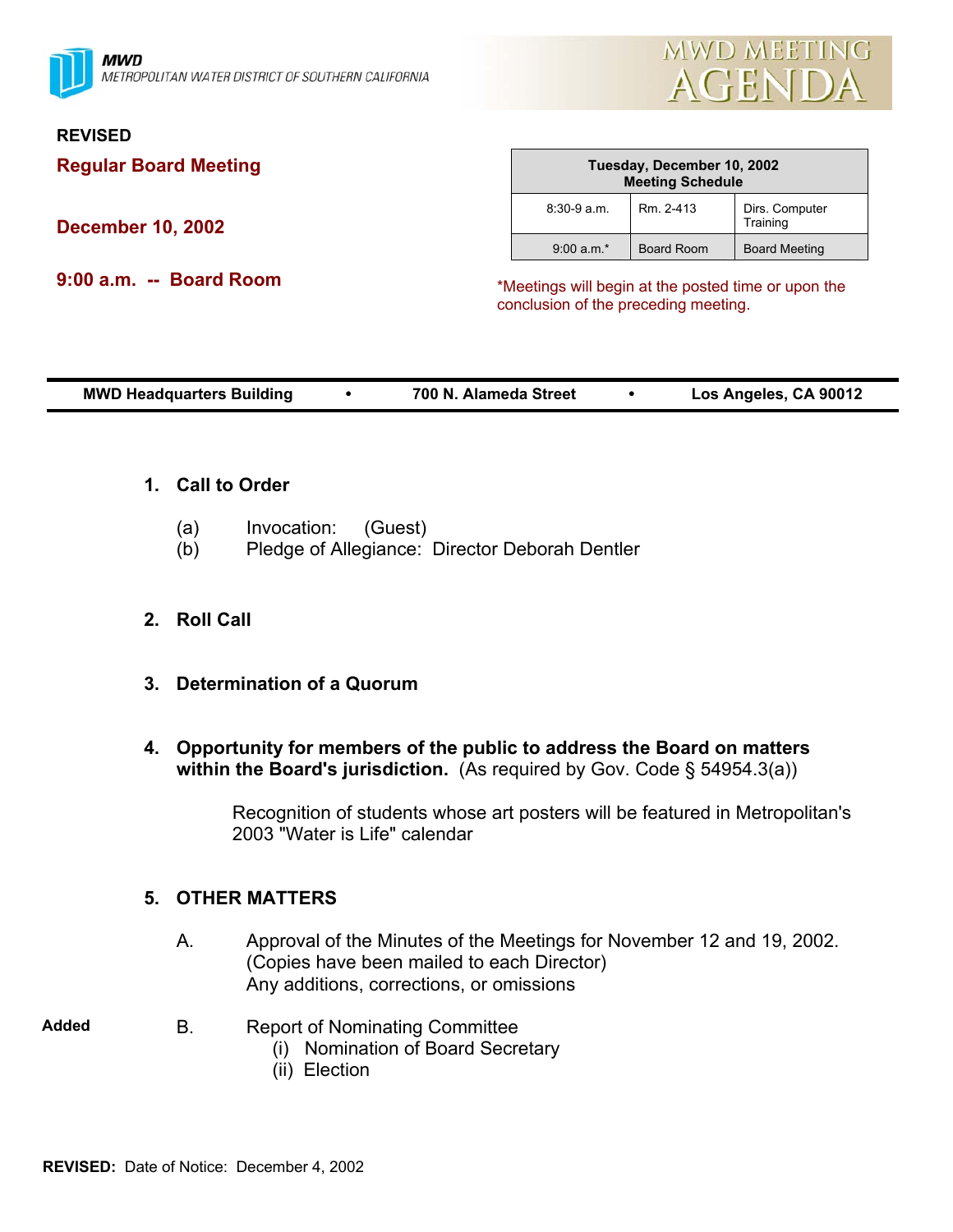- C. Committee appointments. (Exec.)
- D. Chairman's Monthly Activity Report

## **6. DEPARTMENT HEADS' REPORTS**

- A. Chief Executive Officer's Reports:
	- i. Oral report on Colorado River matters. (LC&P)
	- ii. Oral report on Bay-Delta and State Water Project matters. (LC&P, WPQ&R)
	- iii. Chief Executive Officer's summary of Metropolitan's activities for the month of November.
- B. General Counsel's summary of Legal Department activities for the month of November.
- C. General Auditor's summary of activities for the month of November
- D. Ethics Officer's summary of activities for the month of November

# **7. ORAL REPORTS OF STANDING COMMITTEES**

- 7-1 Executive Committee (Phillip J. Pace, Chair)
- 7-3 Budget, Finance and Investment (Jorge G. Castro, Chair)
- 7-5 Engineering and Operations (Marion V. Ashley, Chair)
- 7-6 Legal, Claims and Personnel (Langdon W. Owen, Chair)
- 7-7 Water Planning, Quality and Resources (Gary A. Morse, Chair)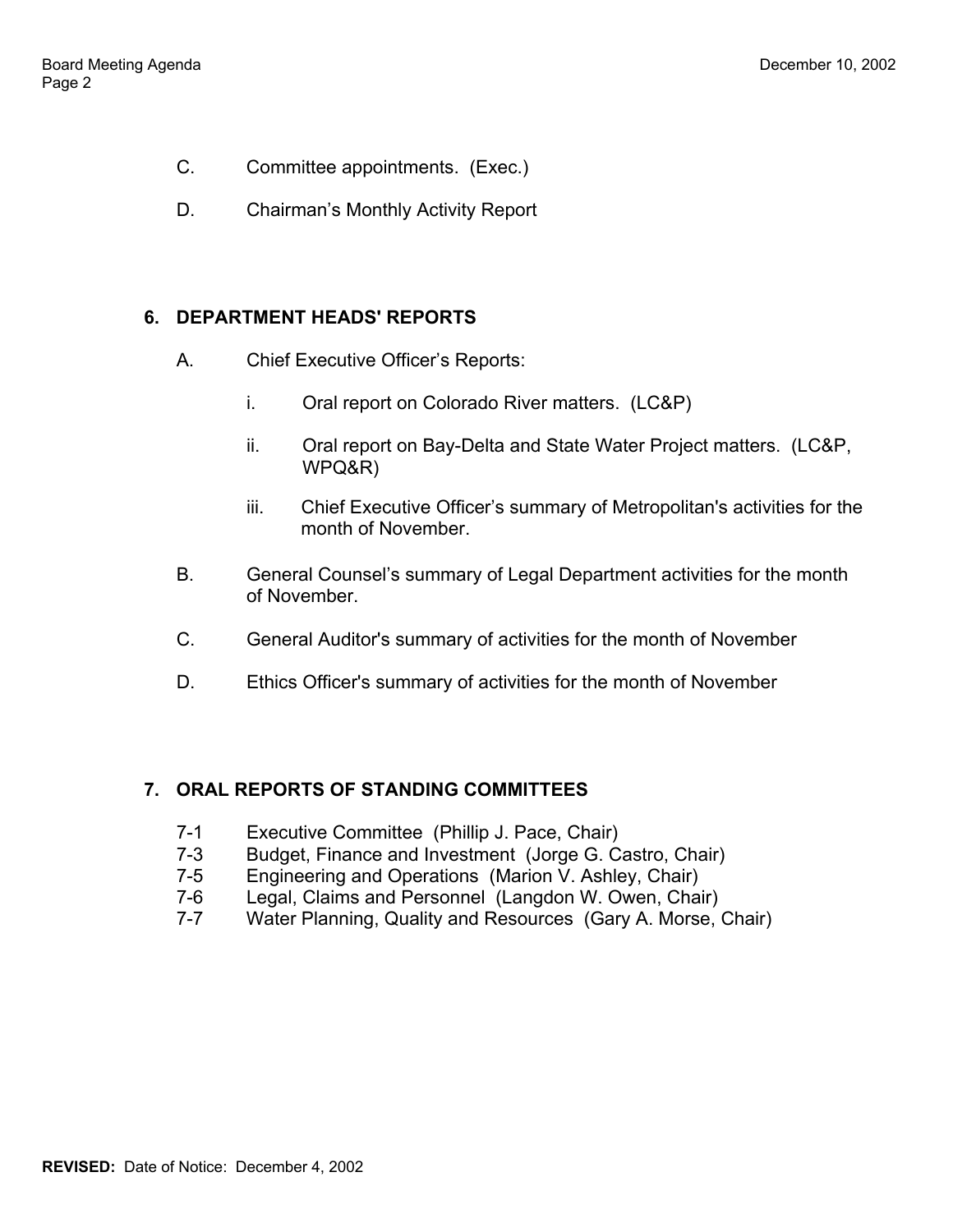#### **8. CONSENT CALENDAR ITEMS — ACTION**

8-1 Approve an \$80,000 increase in payments for calendar year 2002 for financial advisory services under agreement with Public Resources Advisory Group. (BF&I)

#### **Recommendation:**

**Option #1:** 

**Adopt the CEQA determination and approve additional payments up to \$80,000 to a total of \$320,000 under Agreement No. 26456 for contract year 2002.** 

8-2 Authorize amendment to Memorandum of Understanding with the Friant Water Users Authority. (WPQ&R)

**Recommendation:** 

**Option #1:** 

**Adopt the CEQA determination and amend the MOU with the FWUA based on the principles in Attachment 1 to the letter.** 

8-3 Approve amendment to an existing lease agreement with the Riverside County Regional Park and Open-Space District for management of recreation facilities at Lake Skinner. (DVR 11/26)

**Recommendation:** 

**Option #1:** 

**Adopt the CEQA determination and authorize amendment of the existing lease with the County of Riverside Regional Park and Open-Space District for the management of the recreational facility at Lake Skinner consistent with the terms outlined in the board letter.** 

8-4 Grant conditional approval for the Podrasky Ohlson Annexation to San Diego County Water Authority and Metropolitan; and adopt resolution of intention to impose water standby charge. (Exec. 11/26)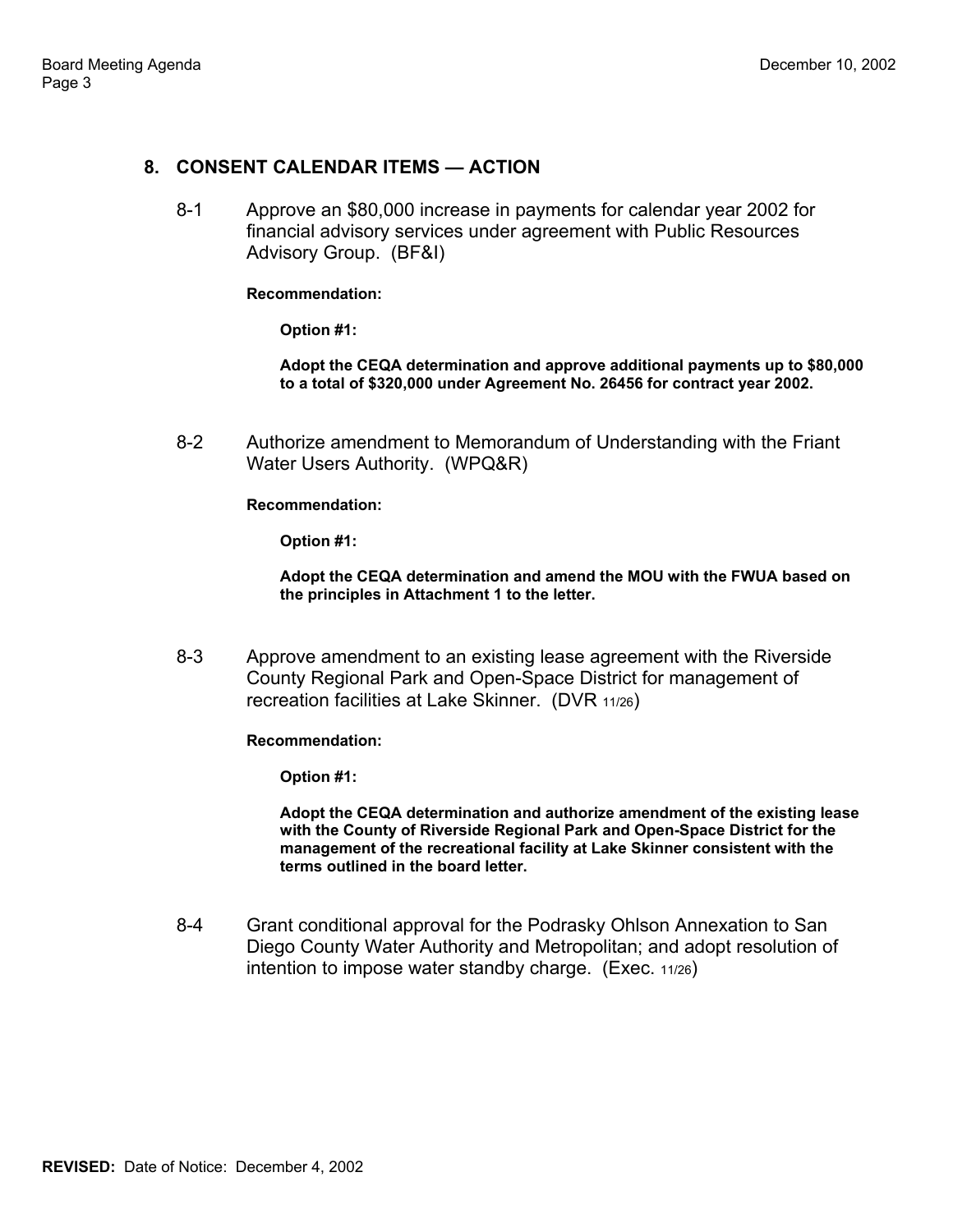**Recommendation:** 

**Option #1:** 

**Adopt the CEQA determination and** 

- **a. Grant conditional approval for the Podrasky Ohlson Annexation, concurrently to San Diego County Water Authority and Metropolitan, conditioned upon receipt in full of annexation fee of \$26,867.20 to Metropolitan, if completed by December 31, 2002, or if completed later, at the then current annexation charge rate;**
- **b. Approve SDCWA's proposed Plan for Implementing Water Use Efficiency Guidelines; and**
- **c. Adopt the resolution of intention to impose water standby charge within the proposed annexation territory, substantially in the form of Attachment 3 to the letter.**

#### **(END OF CONSENT CALENDAR)**

#### **9. OTHER BOARD ITEMS — ACTION**

9-1 Authorize (1) finalizing contract terms and principles for Seawater Desalination Program agreements, and (2) development of Local Resources Program action plan for 2003. (WPQ&R)

**Recommendation:** 

**Option #1:** 

**Adopt the CEQA determination and authorize finalizing contract terms and principles for the Seawater Desalination Program agreements and development of a Local Resources Program action plan for 2003.**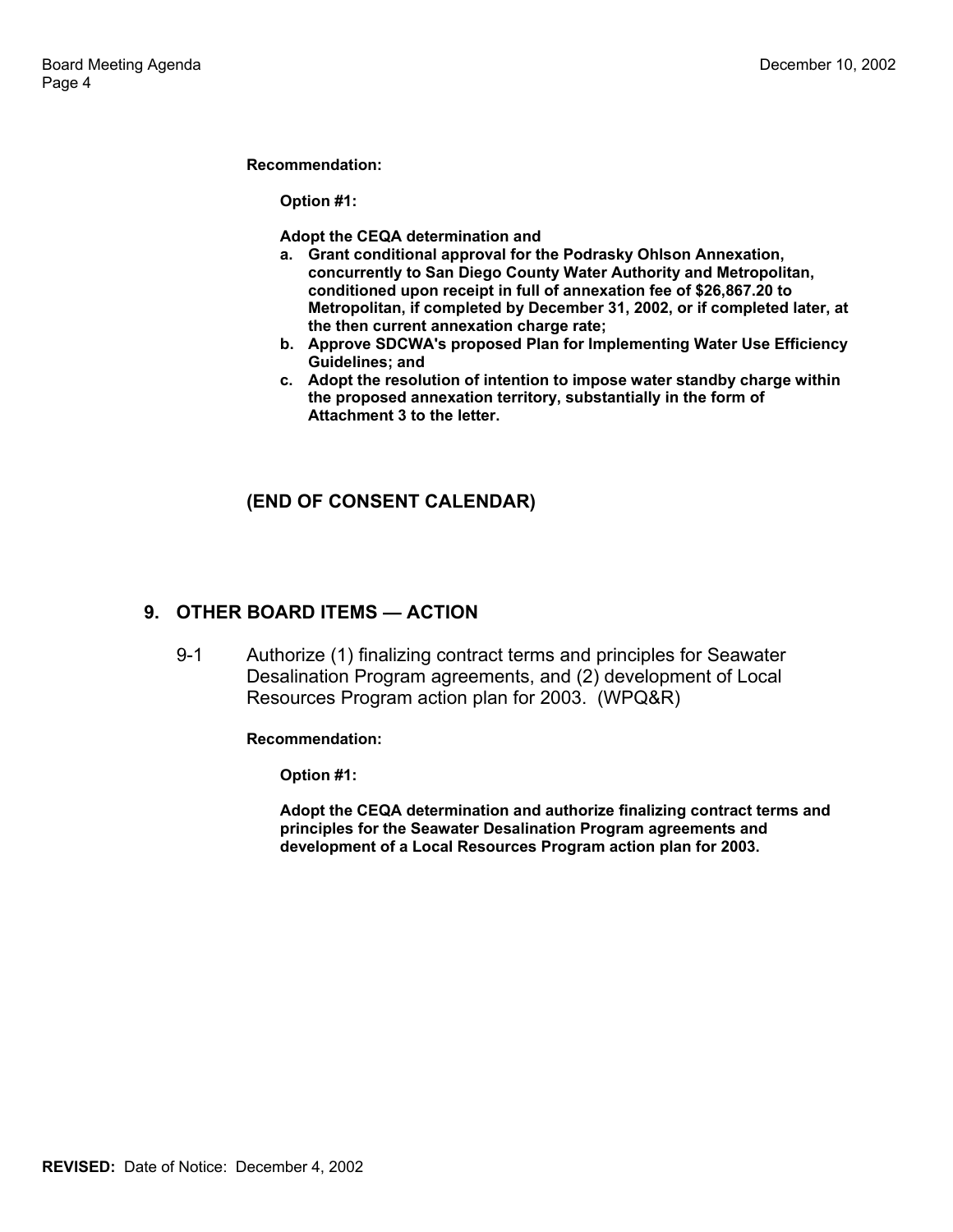9-2 Approve (a) agreement with Department of the Interior, Imperial Irrigation District, Coachella Valley Water District, Palo Verde Irrigation District, and San Luis Rey Indian Water Rights Settlement Parties for allocation of conserved water related to All American and Coachella canal lining projects, and (b) agreement with Bureau of Reclamation and Imperial Irrigation District to design and construct the All American Canal Lining Project. (WPQ&R)

**Recommendation:** 

**Option #1:** 

**Adopt the CEQA determination and** 

- **a. Approve the allocation agreement with Interior, IID, CVWD, PVID, and the Settlement Parties for the AACL Project and the CCL Project;**
- **b. Approve the construction agreement with Reclamation and IID for the AACL Project; and**
- **c. Authorize the CEO, in consultation with the Board-designated Negotiating Team, to execute modifications to the agreement terms.**
- 9-3 Authorize execution of Quantification Settlement Agreement and related agreements pertaining to California's Colorado River Water Use Plan. (WPQ&R)

#### **Recommendation:**

**Option #1:** 

**Adopt the CEQA determination and** 

- **a. Approve the QSA and related agreements and authorize the CEO to execute the finalized QSA and related agreements listed in Attachment 2 to the letter; and**
- **b. Authorize the CEO, in consultation with the Board-designated Negotiating Team, discretion to agree to modifications to the agreement terms, which do not materially increase Metropolitan's costs or decrease Metropolitan's supply reliability as necessary to meet the December 31, 2002 QSA execution deadline.**
- 9-4 Appropriate \$18.14 million for final design and enter into professional services agreements for the Hayfield Groundwater Storage Program (Approp. 15402). (E&O)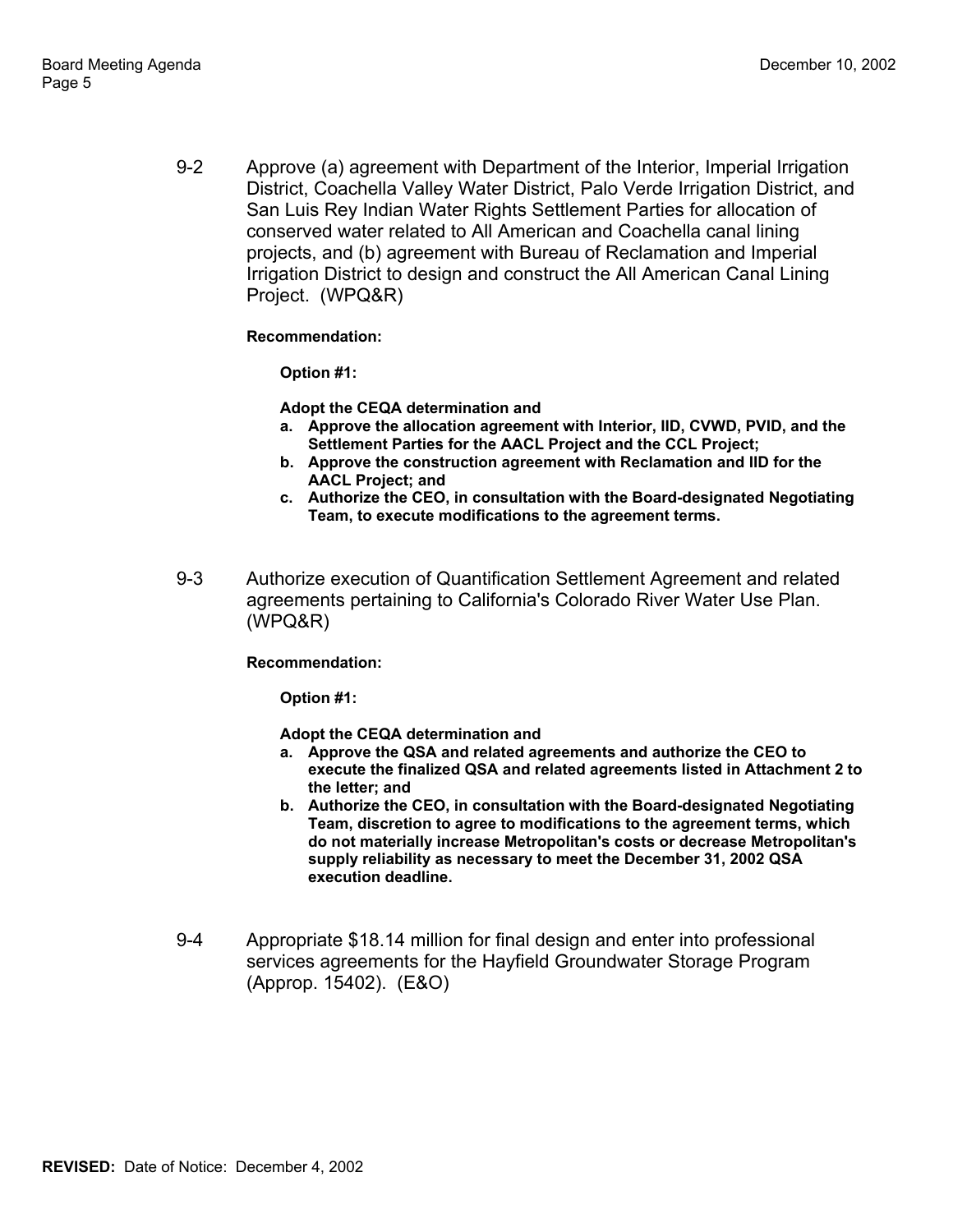**Recommendation:** 

**Option #1:** 

**Proceed with design of Phase 1 facilities for the Hayfield Groundwater Storage Project on an accelerated schedule with an on-line date of 2004. Adopt the CEQA determination and** 

- **a. Appropriate \$18.14 million in budgeted CIP funds;**
- **b. Authorize amending Agreement No. 40443 for an additional \$2.5 million for additional aquifer characterization;**
- **c. Authorize completion of design, preparation of construction bid documents, and performance of all other work in advance of competitively bid contracts for Phase 1 facilities and completion of design for the entire Hayfield Groundwater Storage Project; and**
- **d. Delegate to the CEO the authority to enter into professional service agreements for hydrogeology and groundwater modeling for Phase 1 facilities; design of Phase 1 wells; design of equipping of Phase 1 wells; and design of conveyance facilities and appurtenant structures in amounts not to exceed \$800,000, \$400,000, \$500,000, and \$3.5 million, respectively.**
- 9-5 Approve amendment to professional services contract, increasing maximum compensation from \$90,000 to \$265,000, with the law firm of Bell, Orrock & Watase, Inc. and oral report, for the matter of *Diamond Valley Recreation Group v. Metropolitan*, Riverside Superior Court Case No. 377291. (LC&P) **[Conference with legal counsel—existing litigation; to be heard in closed session pursuant to Gov. Code § 54956.9(a) and (b)]**
- 9-6 Approve increased conservation credits funding of \$3 million for the High Efficiency Clothes Washer Program. (WPQ&R)

**Recommendation:** 

**Option #1:** 

**Adopt the CEQA determination and** 

- **a. Approve the expenditure of \$3 million of unbudgeted funds for the HECW program through June 2003; and**
- **b. Approve HECW rebate plus marketing contributions of \$110 per unit through December 2003.**
- 9-7 Report on the trial of Inland Feeder Pipeline eminent domain action, *The Metropolitan Water District of Southern California v. Campus Crusade for Christ, Inc*., San Bernardino Superior court Case No. SCV35498. (LC&P)

**[Conference with legal counsel—existing litigation; to be heard in closed session pursuant to Gov. Code § 54956.9(a)]**